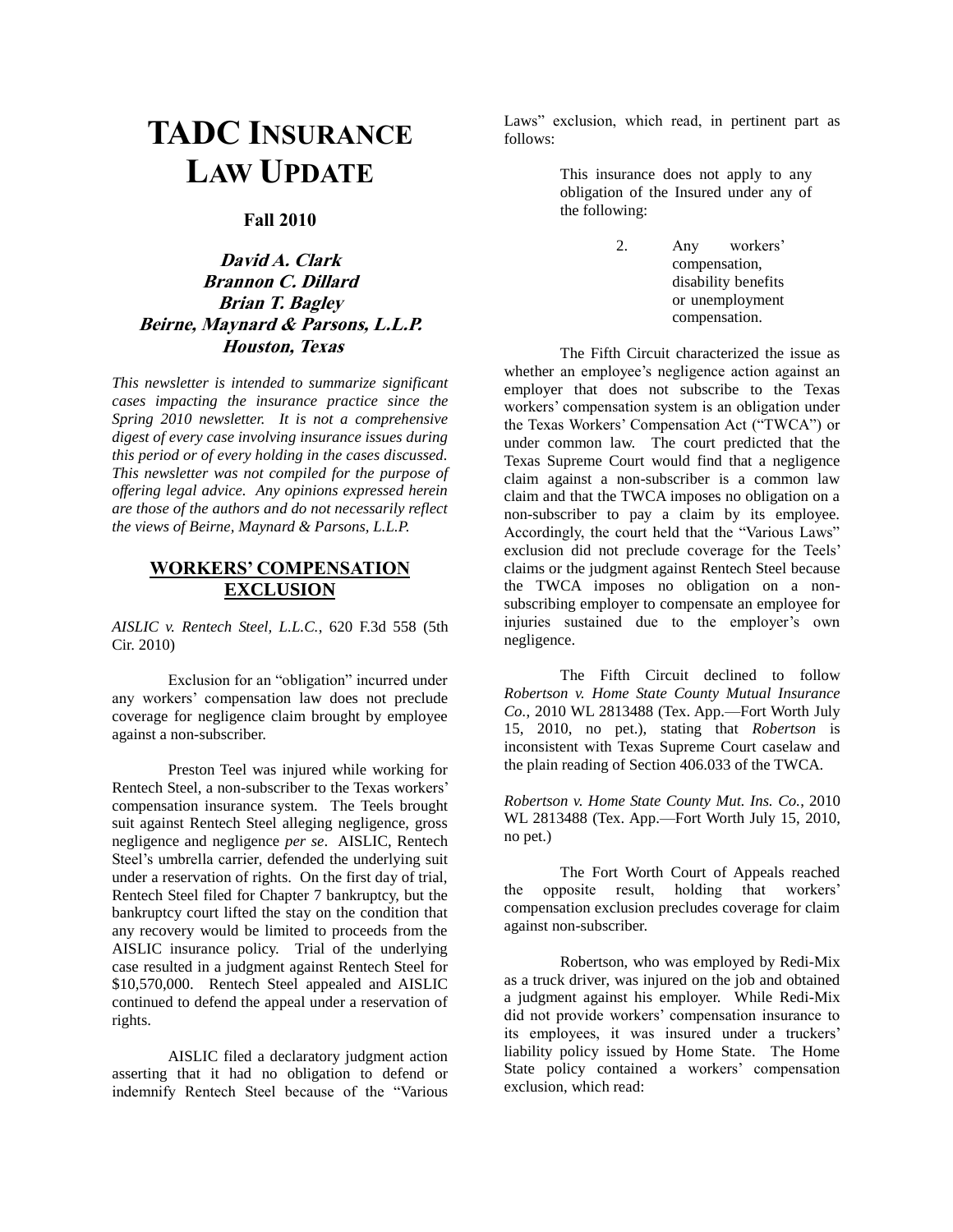#### Workers Compensation

Any obligation for which the insured or the insured's insurer may be held liable under any workers' compensation, disability benefits or unemployment compensation law or any similar law.

Robertson sought a declaratory judgment that Home State had a duty to defend and indemnify Redi-Mix for his claims against Redi-Mix, and Home State counterclaimed. The trial court granted summary judgment in favor of Home State, and Robertson appealed.

Robertson contended that because Redi-Mix was a non-subscriber, his negligence claim against Redi-Mix sounded in common law and was not an "obligation" under the Texas Workers' Compensation Act ("TWCA"). The Court of Appeals stated that the issue before it was not whether Robertson's negligence action arose under the TWCA, noting that such an action existed at common law before the enactment of the TWCA. Rather, the court defined the issue as whether the damages recovered by Robertson for Red-Mix's negligence constitute an "obligation" for which Redi-Mix is liable "under any" workers' compensation law.

Significantly, the court found that in his responses to Home State's motions for summary judgment, Robertson failed to raise any argument addressing Home State's contention that his claim was excluded under the workers' compensation exclusion. Accordingly, Robertson was limited to challenging the sufficiency of the evidence and was procedurally barred from arguing that the workers' compensation exclusion was ambiguous.

The court then characterized the TWCA as a "comprehensive statutory scheme" that provides three categories of claims: (1) administrative claims by employees of subscribers; (2) negligence actions of employees of subscribers wherein common law defenses are available; and (3) negligence actions by employees of nonsubscribers in which common law defenses are not available. Thus, under this reasoning, the court concluded that the TWCA "governs" an employee's personal injury action against a nonsubscriber.

The Court of Appeals declined to follow the reasoning of the district court in *AISLIC v. Rentech Steel, L.L.C*.The court noted that the district court had determined that the exclusion was ambiguous, an issue the Court of Appeals declined to address. Thus,

the court concluded that Robertson implicated the TWCA when he sued Redi-Mix for negligence because Section 406.033 required him to prove that Redi-Mix was negligent and dictated the limited defenses upon which Redi-Mix could rely. Therefore, the court concluded that the judgment that Robertson obtained against Redi-Mix was an "obligation" under the TWCA and the workers' compensation exclusion applied to bar coverage.

*Amerisure Ins. Co. v. Navigators Ins. Co.*, 611 F.3d 299 (5th Cir. 2010)

A claim under the Jones Act is not excluded under the workers' compensation exclusion because the Jones Act is not "similar" to workers' compensation.

(This Fifth Circuit opinion is also discussed below in connection with its limitation of *Mid-Continent Insurance Co. v. Liberty Mutual Insurance Co.*, 236 S.W.3d 765 (Tex. 2007). The potential application of several exclusions was also analyzed by the Fifth Circuit in detail. However, the only exclusion discussed in this summary is the potential application of a standard workers' compensation exclusion to a Jones Act claim.)

Two employees of Texas Crewboats, Clanton and Satterfield, were injured in an automobile accident while they were being driven from Freeport to Morgan City, Louisiana, where they were to board one of Texas Crewboats' vessels. Sylvester, who was driving Texas Crewboats' vehicle at the time of the accident, fell asleep, causing the vehicle to leave the roadway and roll over. Clanton and Satterfield sued Texas Crewboats and Sylvester in Louisiana State Court, alleging negligence and recklessness against Sylvester, and bringing a Jones Act claim against Texas Crewboats.

Texas Crewboats had a \$1 million primary auto liability policy with Amerisure. The Amerisure policy contained a workers' compensation exclusion, which precluded coverage for:

> Any obligation for which the insured or the insured's insurer may be held liable under any workers' compensation, disability benefits or unemployment compensation law or any similar law.

The issue before the Fifth Circuit was whether the Jones Act is "similar" to workers' compensation. Noting that the Texas Supreme Court has not addressed this issue, the court looked to other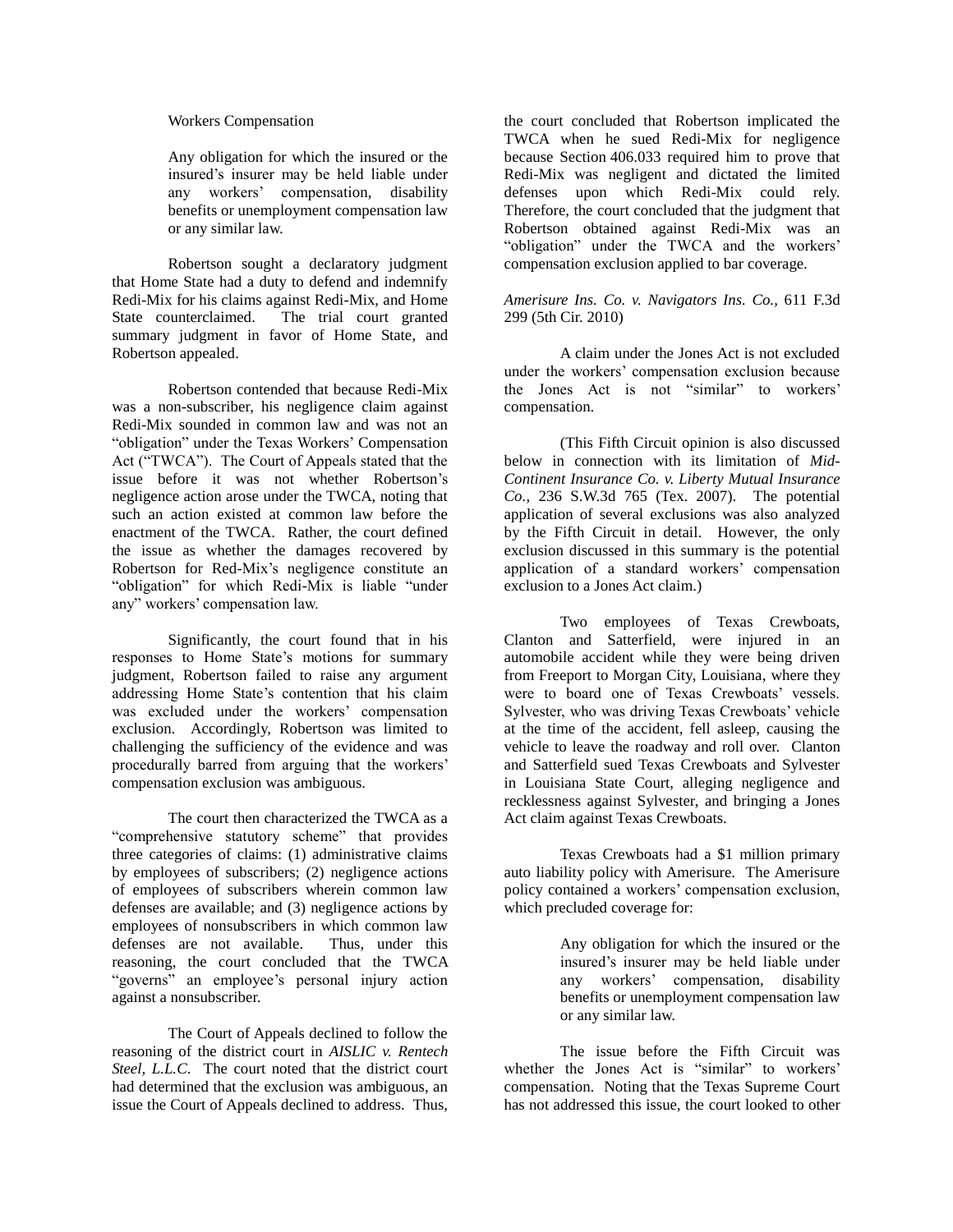jurisdictions. Only one published case directly on point, *Sanders v. Homes Indemnity Insurance Co.*, 594 So. 2d 1345 (La. Ct. App. 3d Cir. 1994), was located. In *Sanders*, the court held that liability under the Jones Act, unlike workers' compensation, is based on the employer's negligence. Thus, the Fifth Circuit concluded that the phrase "any similar law" was ambiguous with respect to the Jones Act claims. Construing the exclusion in favor of the insured, the court concluded that it did not preclude coverage for the Jones Act claims.

## **EXEMPLARY DAMAGES**

*Minter v. Great Am. Ins. Co. of New York*, No. 09- 10734 (5th Cir. Aug. 27, 2010)

Texas public policy prohibits an insurer from indemnifying for exemplary damages awarded against an insured in connection with an accident that resulted in the insured's third DWI conviction.

A tractor-trailer driven by Largent was involved in a motor vehicle accident with Morris. Both drivers were intoxicated and Morris was injured. After the accident, Largent pled guilty to DWI, his third such conviction. Largent also testified that he was intoxicated at the time of the accident, that he knew he was a danger, and that he knew it was possible that someone might get hurt. A jury awarded \$2.6 million in actual damages and \$1.65 million in exemplary damages against Largent.

Morris then filed an action to appoint Minter as a receiver to collect insurance proceeds covering the judgment against Largent. Minter settled with the primary carrier, which had limits of \$1 million per occurrence, for \$1.9 million. The receiver then filed suit against Great American, the umbrella carrier. The district court granted Great American's motion for summary judgment on the grounds that Largent was not an insured under the policy. In 2005, the Fifth Circuit reversed in part and remanded for trial on the issue of whether Largent was a permissive user of the tractor-trailer.

At trial, the jury found that Largent was a permissive user and, thus, was an insured under the Great American policy. The court entered judgment for \$8.1 million, which was the value of the state court judgment, plus interest, offset by the amount of the settlement with the primary insurer. The trial court denied Great American's motion for new trial or to amend the judgment on the ground that exemplary damages were not covered by the umbrella policy. Great American appealed.

The Fifth Circuit applied the two-step analysis described in *Fairfield Insurance Co. v. Stephens Martin Paving, LP*, 246 S.W.3d 653 (Tex. 2008). Great American conceded that the plain language of the umbrella policy allowed for coverage of exemplary damages. Accordingly, the Fifth Circuit analyzed the second step and considered the "general public policies of Texas." The Fifth Circuit had little difficulty in determining that under the circumstances, given that it was Largent's third conviction for DWI, Texas public policy prohibited Great American from indemnifying him for the exemplary damage award.

## **"USE" OF A COVERED AUTO**

*Employers Mut. Cas. Co. v. Bonilla*, 613 F.3d 512 (5th Cir. 2010)

Injuries sustained by a cook caused by a fire in a catering truck that occurred while the truck was parked in the insured mobile catering business's parking lot resulted from the "use" of a covered auto.

Jolly Chef operated a mobile catering business. It leased a catering truck and space on its commissary and parking lot to Bonilla. Bonilla hired a driver and cook, who would return to the commissary at the end of each day to clean the truck and prepare for the next day. While the truck was parked in Jolly Chef's lot, the driver poured gasoline on the floor of the truck to loosen grease. The driver then left the truck to turn in the day's receipts. Molina, the cook, remained in the truck washing dishes. A pilot light from the stove in the truck ignited the gasoline and the cook was severely injured in the resulting explosion.

Jolly Chef's trucks were insured by a CGL policy and an Umbrella policy issued by Employers Mutual and a Commercial Auto Policy issued by Emcasco. Bonilla did not have any insurance of his own. Employers Mutual and Emcasco defended both Jolly Chef and Bonilla under a reservation of rights. Molina obtained a judgment against Bonilla for over \$1.8 million.

Employers Mutual and Emcasco filed a declaratory judgment action against Bonilla and Molina, denying any liability under any of the policies. The parties filed cross-motions for summary judgment. The district court granted Employers Mutual's and Emcasco's motions, finding no coverage under the CGL policy because neither Bonilla nor Molina were insureds and that there was no coverage under the Auto policy because the fire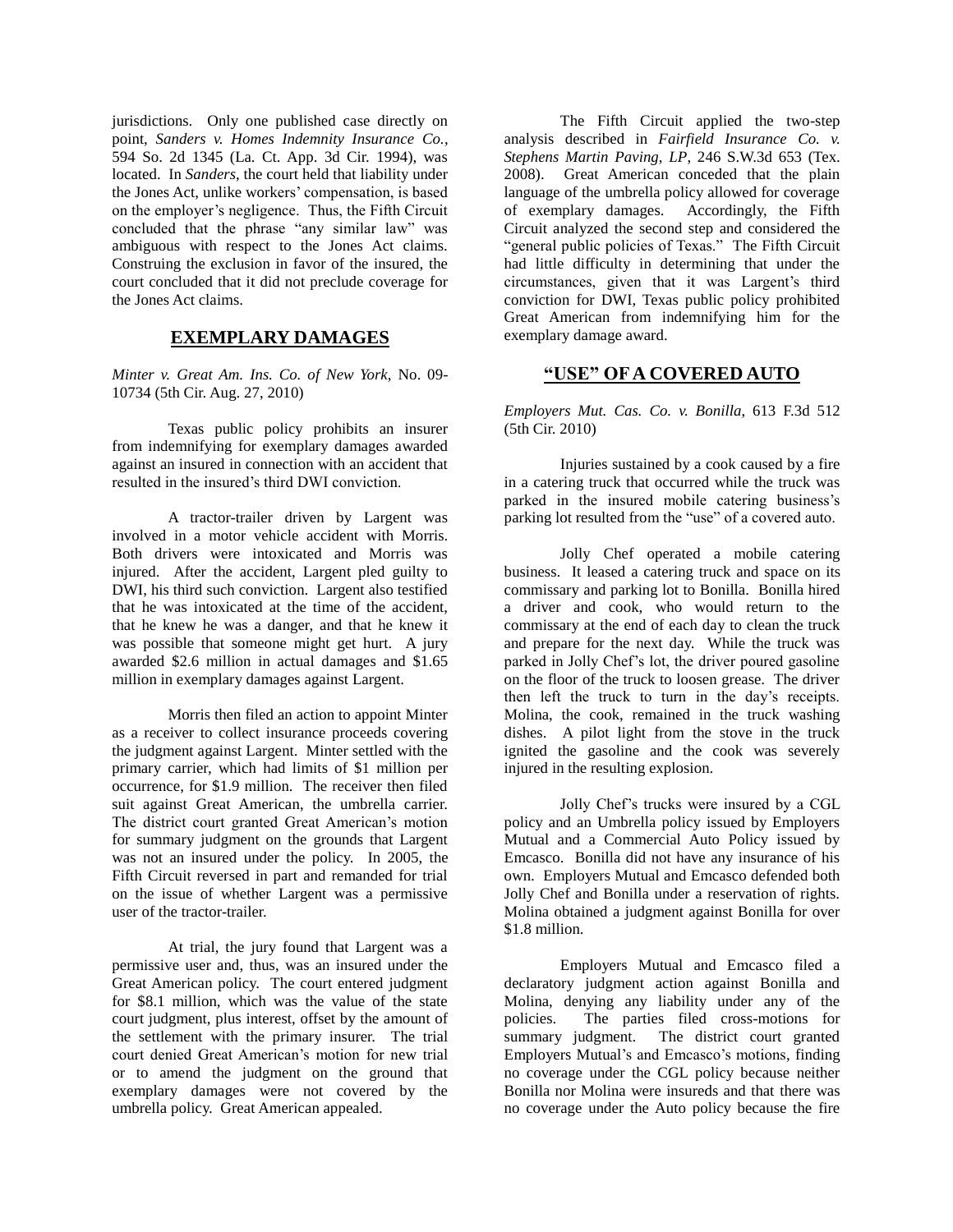did not arise from the "use" of the vehicle as a vehicle. Since the meaning of "use" in the Umbrella policy was the same as under the Auto policy, the court found no coverage under the Umbrella policy either. No issues were raised on appeal about the CGL policy.

In examining the coverage afforded under the Auto policy, the Fifth Circuit noted that it was issued to Jolly Chef, whose business was described as "mobile catering." Thus, the policy was intended to cover motor vehicles involved in a motor catering business. Since Bonilla had leased the truck from Jolly Chef, he was using the covered auto with Jolly Chef's permission. Thus, the issue was whether the accident resulted from "the ownership, maintenance or use of a covered auto."

The Fifth Circuit relied heavily on the Texas Supreme Court's analysis in *Lindsey*, as well as the treatises cited in that opinion, in determining that "use" means the "use of a vehicle as such and does not include a use which is foreign to a vehicle's inherent purpose." While the "inherent purpose" of an ordinary vehicle would not include cooking and cleaning and maintenance of kitchen facilities, such uses could be seen as the "inherent purpose" of a mobile catering truck.

While noting that the Texas Supreme Court had not considered these precise facts, the court made a "slight *Erie* guess" in concluding that: 1) a business vehicle policy covers the intended and identified uses of that business vehicle; 2) the accident occurred within the natural territorial limits of the vehicle because the truck was parked on Jolly Chef's lot and Molina's injuries occurred inside the truck; and 3) the vehicle produced the injury because it resulted from the known and expected uses of the vehicle related to cooking, and the fire was ignited by the truck's pilot light. Thus, the Auto policy and the Umbrella policy provided coverage.

However, the insurers had also raised the Employee Injury Exclusion in the district court, but the court did not reach the issue due to its decision on the "use" of the vehicle. Accordingly, the Fifth Circuit remanded the case to the district court for a determination of whether the Employee Injury Exclusion precluded coverage.

## **SUBROGATION AND CONTRIBUTION**

*Amerisure Ins. Co. v. Navigators Ins. Co.*, 611 F.3d 299 (5th Cir. 2010)

*Mid-Continent Insurance Co. v. Liberty Mutual Insurance Co.*, 236 S.W.3d 765 (Tex. 2007), does not preclude contractual subrogation when one insurer that contributed to the settlement has denied coverage simply because the insured has been fully indemnified.

Texas Crewboats was insured by a \$1 million primary auto liability policy issued by Amerisure, a \$1 million primary marine protection and indemnity policy issued by Fireman's Fund and a \$9 million excess policy issued by Navigators. The insurers settled a case involving personal injuries resulting from an automobile accident for \$2.35 million. Although Amerisure contended it had no duty to indemnify, Navigators demanded that it contribute its policy limits. Amerisure paid \$1 million of the settlement, but reserved its right to seek reimbursement. Navigators and the other carrier paid the balance of the settlement.

Amerisure then sought reimbursement from Navigators through equitable and contractual subrogation. The district court granted summary judgment for Navigators, holding that although the Amerisure policy did not cover the incident, Amerisure could not recover through equitable or contractual subrogation. The district court reasoned that Amerisure could not pursue its contractual subrogation claim because Navigators had been released from liability as a party to the settlement and, under *Mid-Continent v. Liberty Mutual*, the insured parties were fully indemnified. The district court held that Amerisure had no right of equitable subrogation because it had voluntarily contributed to the settlement.

Noting that the majority of district courts that have considered the effect of *Mid-Continent* have limited the holding to its facts, the Fifth Circuit rejected the reasoning of the two district courts that broadly construed *Mid-Continent* to preclude contractual subrogation any time the insured is fully indemnified and defended. The court stated that the latter view "would effectively end contractual subrogation in Texas." The court relied upon a wellreasoned opinion by Judge Lee Rosenthal in *Employers Insurance Company of Wausau v. Penn-American Insurance Co.*, 705 F. Supp. 2d 696 (S.D. Tex. 2010), in which the court stated that *Mid-Continent* is limited to situations where the insurers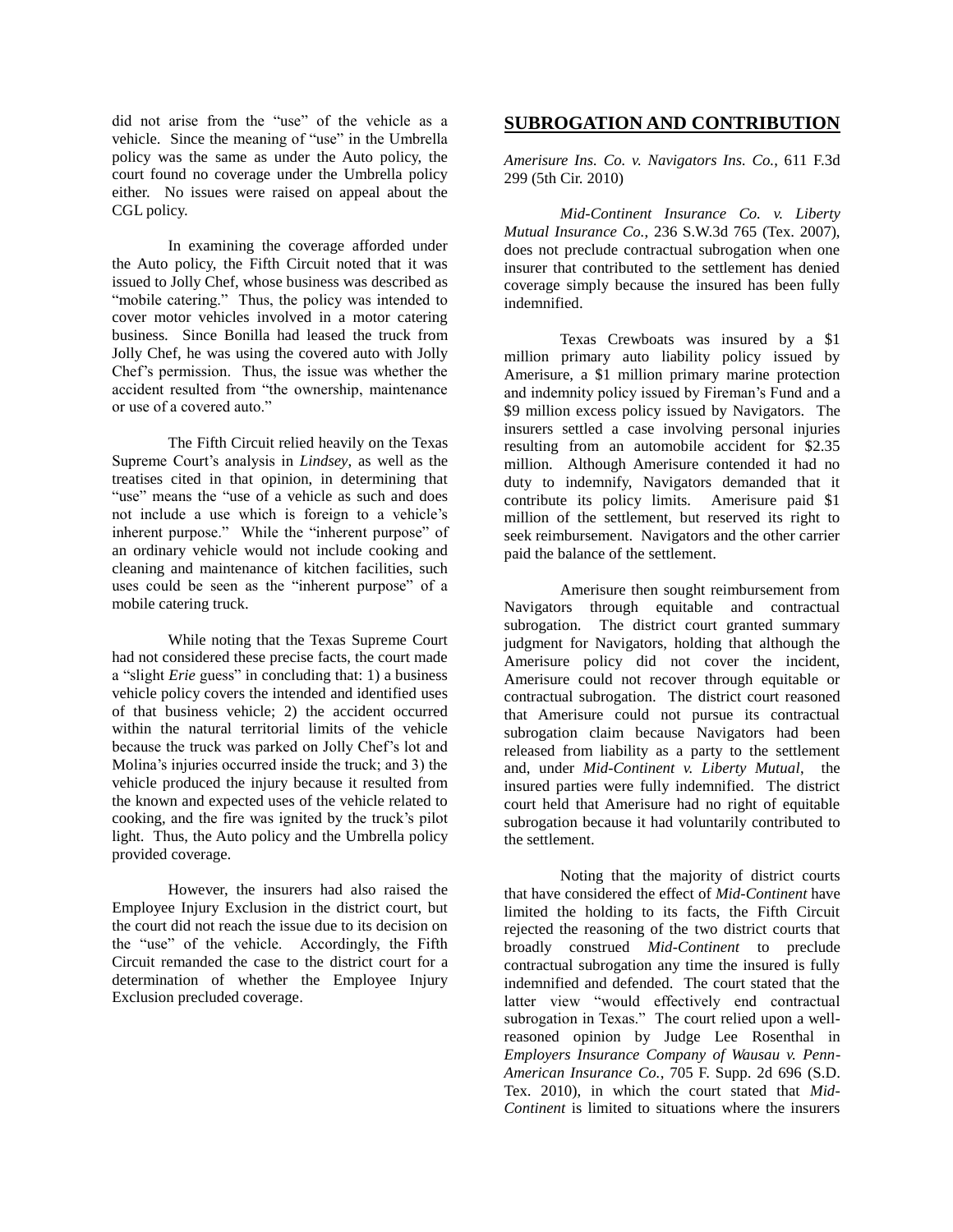(1) were co-primary insurers, (2) did not dispute coverage, and (3) were subject to pro-rata clauses.

The Fifth Circuit also relied on the Texas Supreme Court's contractual subrogation decision in *Texas Health Insurance Risk Pool v. Sigmundik*, 315 S.W.3d 12 (Tex. 2010). There, the court held that although the insurer had fully indemnified the insured for his medical expenses, it was entitled to recover those payments from a settlement of a related tort action through contractual subrogation. While noting that the *Sigmundik* opinion did not specifically address *Mid-Continent*, the Fifth Circuit concluded that the Texas Supreme Court could not have reached this result if the broad view of *Mid-Continent* was in fact the law of Texas. Therefore, the Fifth Circuit concluded that *Mid-Continent* does not bar contractual subrogation simply because the insured is fully indemnified.

The Fifth Circuit then analyzed the facts of the case and concluded that *Mid-Continent* did not bar equitable subrogation under those facts. Specifically, Amerisure insisted that its policy did not provide coverage. However, Navigators refused to indemnify until Amerisure had paid its policy limit. Applying *Mid-Continent* to such a situation "would have further deviated from settled principles of Texas insurance law by discouraging insurers from first defending and indemnifying [their insured] and then seeking reimbursement for the costs a coinsurer should have paid." Thus, the Fifth Circuit held that *Mid-Continent* does not bar contractual subrogation when an insurer has denied coverage.

Therefore, because it concluded that Amerisure was entitled to contractual subrogation, the Fifth Circuit did not reach the equitable subrogation issue.

*Truck Ins. Exch. v. Mid-Continent Cas. Co.*, 320 S.W.3d 613 (Tex. App.—Austin 2010, no pet.).

The Austin Court of Appeals rejected the Fifth Circuit's analysis of *Mid-Continent v. Liberty Mutual* in *Trinity Universal Insurance Co. v. Employers Mutual Casualty Co.*, 592 F.3d 687 (5th Cir. 2010), holding that a co-insurer's contribution claim for defense costs against another co-insurer is barred as a matter of law.

Daneshjou Company, an architectural and construction company, brought suit against one of its customers and the customer counterclaimed for damages related to faulty construction of a multimillion dollar home. Daneshjou was insured by both

Truck and Mid-Continent. Mid-Continent denied coverage and refused to indemnify its insured. Truck spent millions of dollars defending Daneshjou in the lawsuit, which resulted in a judgment against the insured. Truck also paid \$2 million fund a settlement.

After the verdict against the insured, Mid-Continent filed an action in federal court against the insured and the plaintiff in the underlying lawsuit, seeking a declaration that it had no duty to defend or indemnify. Truck was not a party to the federal suit. The federal district court granted summary judgment in Mid-Continent's favor, finding that the damages occurred outside Mid-Continent's policy period.

While the federal case was pending, Truck filed a state court action against Mid-Continent seeking a declaration that Mid-Continent owed a duty to defend and indemnify its insured in the underlying case and seeking reimbursement of defense costs and settlement costs under theories of contribution, subrogation and breach of contract.

The Austin Court of Appeals held that Mid-Continent was entitled to summary judgment as to all of Truck's claims because of the preclusive effect of the federal coverage decision and stated that it need not reach Truck's other issues. Nevertheless, the court decided to address *Mid-Continent v. Liberty Mutual's* applicability to Truck's claim for contribution.

The Austin Court rejected Truck's argument that *Mid-Continent v. Liberty Mutual* was distinguishable because both co-insurer's had defended the insured in that case and only Truck provided a defense in this case. Thus, it seems likely that the Austin Court would also reject the Fifth Circuit's analysis in *Amerisure*.

The Austin Court specifically rejected the Fifth Circuit's reasoning in *Trinity Universal v. Employers*, which held that one co-insurer could recover the disproportionate portion of defense costs it paid from a co-insurer because the "other insurance" clauses apply only to the duty to indemnify and not the duty to defend.

The Austin Court reached this conclusion based upon the Texas Supreme Court's reliance in *Mid-Continent v. Liberty Mutual* on *Employers Casualty Co. v. Transport Insurance Co.*, 444 S.W.2d 606 (Tex. 1969) and *Trader's & General Insurance Co. v. Hick's Rubber Co.*, 169 S.W.2d 142 (Tex. 1943), which both held that the existence of an "other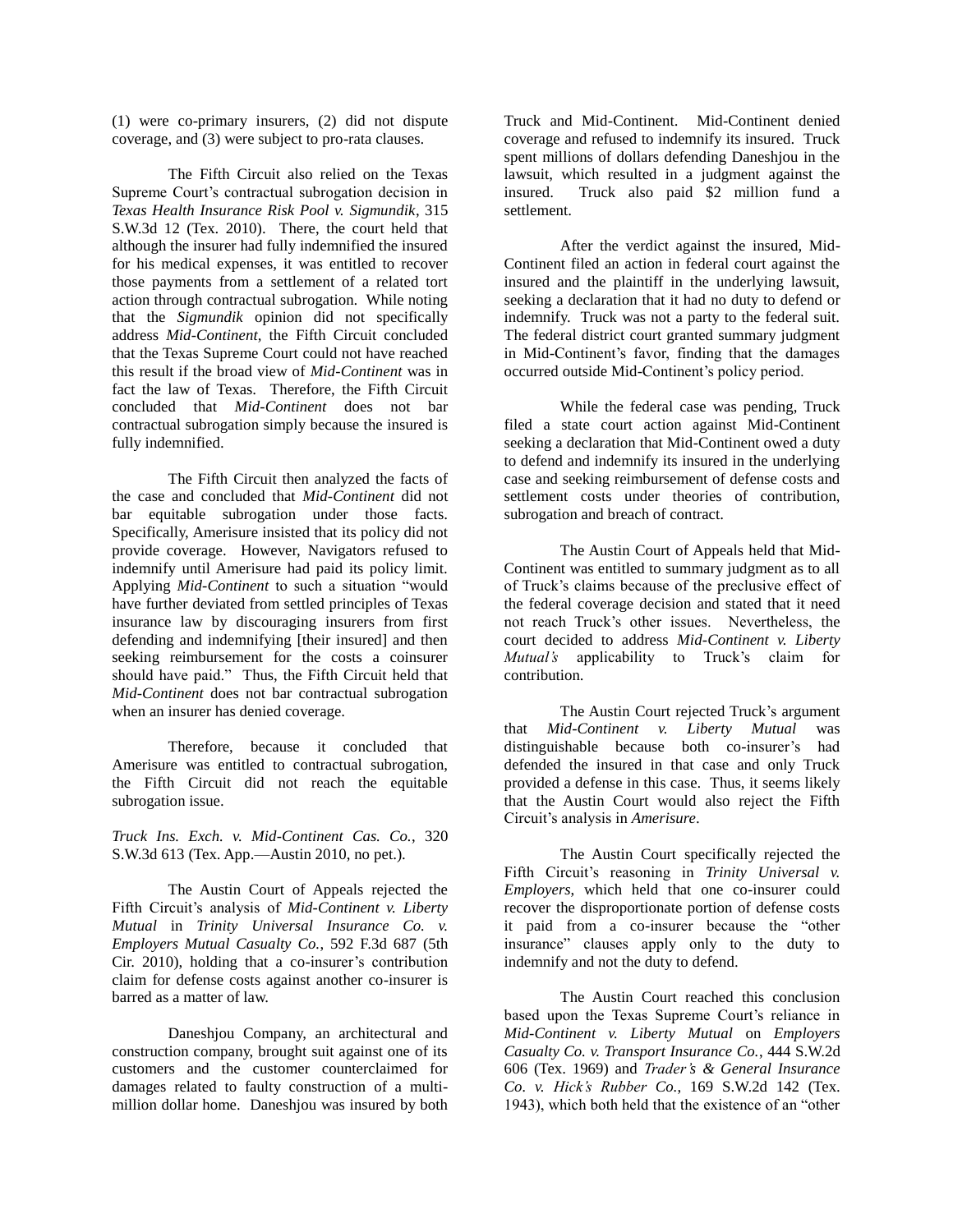insurance" clause precludes a contribution claim for defense costs.

### *STOWERS* **DOCTRINE**

*AFTCO Enters., Inc. v. Acceptance Indem. Ins. Co.*, 321 S.W.3d 65 (Tex. App.—Houston [1st Dist.] 2010, pet. denied).

A settlement offer that would require funding from multiple insurers, and which no single insurer could fund within the limits of its particular policy does not trigger a duty under *Stowers*.

AFTCO and ETSI brought *Stowers* actions against two of their primary and excess carriers alleging that both carriers had failed to tender their policy limits in response to a \$2.6 million global settlement offer to settle four Louisiana personal injury lawsuits that arose out of a single tractor-trailer accident in 2003. As a result of this accident, two people died and nine were injured. At the time of the accident, the tractor's owner was working for ETSI and the trailer had been leased to AFTCO.

AFTCO and ETSI were insured under two primary and two excess policies:

- 1) A Home State primary policy issued to AFTCO as the insured and ETSI as an additional insured, with  $$600,000$  in remaining limits;
- 2) A Southern County Mutual primary policy naming the trailer owner as the named insured and AFTCO and ETSI as additional insureds, with \$1 million in limits;
- 3) An Acceptance Indemnity excess policy naming AFTCO as the insured and ETSI as an additional insured, with \$1 million in limits; and
- 4) A \$10 million excess policy issued by Harco.

In 2006, the remaining personal injury plaintiffs sent a letter to all of the insurance companies other than Harco, offering to settle their claims against the tractor owner, AFTCO, Home State, Southern and Acceptance for the remaining limits under those insurance policies (approximately \$2.6 million). The plaintiffs reserved their rights to proceed against Harco. Southern did not respond to

the plaintiffs' settlement demand. Acceptance responded, stating that it had no obligation to consider the demand until the limits of all underlying policies were exhausted. It is unclear from the opinion whether Home State replied to the plaintiffs' demand.

Subsequently, the plaintiffs sent another letter to the insurers, including Harco, in which they demanded the limits of all of the insurance policies (approximately \$12.6 million) in settlement of all claims against all of the defendants. Southern and Acceptance tendered their policy limits, but Harco continued to deny coverage.

As a result, the personal injury suits went to trial, resulting in a judgment of over \$20 million. This judgment also declared that the Harco policy provided coverage for the claims. After entry of judgment, the insurers settled all of the outstanding claims for the available policy limits, resolving AFTCO's and ETSI's liability in the underlying cases.

AFTCO and ETSI brought suit against the insurers alleging that they violated their *Stowers*  duties in failing to accept reasonable settlement demands within limits, causing AFTCO and ETSI to incur additional attorneys' fees and expenses. Southern and Acceptance moved for summary judgment, which the trial court granted on the ground that there was no evidence that the plaintiffs' settlement demands triggered a duty under *Stowers.*

In affirming the trial court's summary judgment, the Court of Appeals relied on *Mid-Continent* "for the proposition that, in a claim involving multiple policies, a settlement demand does not activate one primary insurer's *Stowers* duty unless the demand falls within the applicable limits available under that single policy." The court also relied on *Keck, Mahin & Cate* for the observation that "[a]n excess insurer owes its insured a duty to accept reasonable settlements, but that duty is also not typically invoked until the primary insurer has tendered its policy limits." Thus, the Court of Appeals concluded that "*Stowers* looks to whether the plaintiffs have made a demand within the limits of a single policy, not on a single insurer."

Applying these principles to the facts of the case, the court observed that the \$2.6 million demand was an aggregate of multiple policies and exceeded Southern's primary limits of \$1 million. Thus, the court concluded that the trial court properly granted summary judgment in favor of Southern.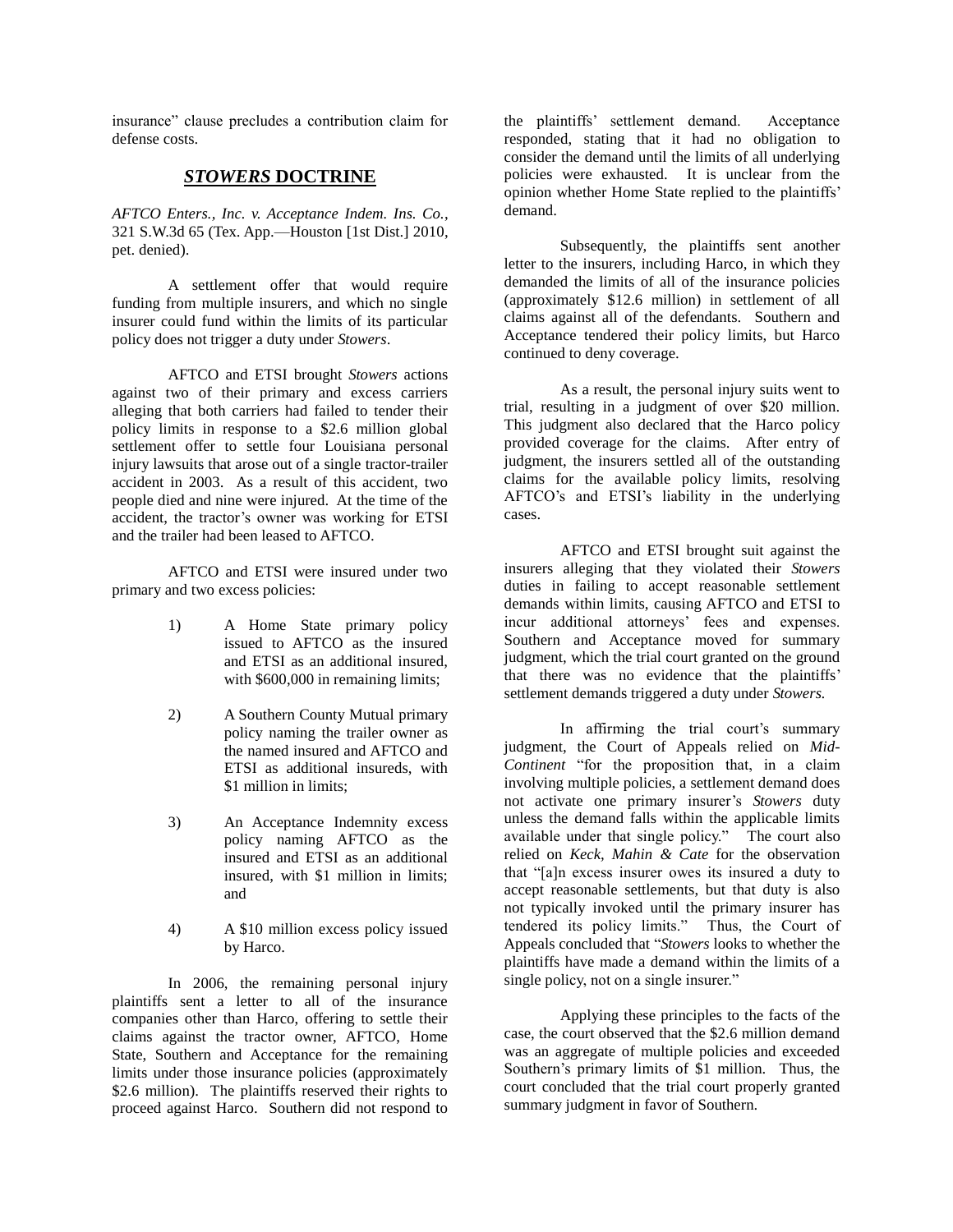The Court of Appeals also held that Acceptance's *Stowers* duty could only arise "after the primary carrier: (1) received a settlement demand within the primary policy's limits and (2) in acting as an ordinarily prudent insurer, discharged its *Stowers*  duty by tendering the limits of that policy." The Court of Appeals held that the trial court properly granted summary judgment in favor of Acceptance because the primary carrier never tendered its policy limits.

## **EXTRINSIC EVIDENCE**

*Liberty Mut. Fire Ins. Co. v. Trovato*, No. A-10-CA-135-LY (W.D. Tex. Sept. 7, 2010)

In this declaratory judgment action, the court granted the insured's motion for summary judgment, finding that—under the homeowner's insurance policy at issue—extrinsic evidence established that the insurer owed no duty to defend or indemnify.

According to allegations in the underlying lawsuit, Trovato, the named insured under a homeowner's policy issued by Liberty Mutual, asked one of his "friends," Hall, to help him clean his attic by removing some boxes. Allegedly, while Hall was attempting to move some boxes out of the attic, she accidentally fell through the attic floor and sustained serious injuries. Hall then sued Trovato.

In the instant case, Liberty Mutual argued that coverage for the underlying action was excluded per Exclusion 2.e., which provided that liability coverage did not apply to "bodily injury to you or an insured within the meaning of [the personal liability coverage section of the policy]." The policy defined "insured" as "you and residents of your household who are . . . your relatives." Furthermore, by an endorsement to the policy, "you" and "your" were defined as the "named insured" and "the spouse of the 'named insured'  $\ldots$  if a resident of the same household" or "the partner in a civil union . . . or similar union or partnership, . . . if a resident of the same household."

To support its argument that coverage was excluded, Liberty Mutual presented extrinsic evidence (*e.g.*, Hall's car registration, which listed Trovato's home address, and a marriage declaration filed by Trovato and Hall with the county clerk) establishing that Hall was an "insured" under the policy because she was a spouse, partner, or relative of Trovato and a resident of his household. Hall and Trovato denied that she was a resident of his

household at the time of the accident, and responded that they were married after the accident.

After noting that the Texas Supreme Court has not expressly recognized an exception to the eight-corners rule, the court relied upon *GuideOne Elite Insurance Co. v. Fielder Road Baptist Church*, 197 S.W.3d 305 (Tex. 2006), to conclude that extrinsic evidence could be considered because it related only to coverage, not liability. In other words, only Hall's status as an insured was at issue, not the merits of her claims against Trovato. According to the court, the marriage declaration established that Hall was married to Trovato. Moreover, under Texas law, she was a resident of his household because she stayed at his residence (albeit on a temporary, but regular, basis), and when she left his home to work in another city, she always intended to, and did, return. Therefore, per the terms of the policy, Hall was an insured. Accordingly, coverage for her claims against Trovato were excluded.

#### **UNDERINSURED MOTORIST**

*McQuinnie v. Am. Home Assurance Co.*, No. 10- 10042 (5th Cir. Oct. 7, 2010).

A rental car owned by a self-insured rental car company was not an "uninsured motor vehicle" under the UIM coverage afforded under a Business Auto Policy, despite the fact that the operator of the rental car was underinsured and that federal law precluded the insured from recovering from the rental car company.

McQuinnie was injured in an accident between his vehicle and a rental car owned by Enterprise. McQuinnie was insured under a Business Auto Policy issued by American Home to McQuinnie's employer.

McQuinnie settled his personal injury claim with the insurer of the driver of the rental car for \$50,000, the policy limits. McQuinnie then sought uninsured/underinsured motorist benefits from American. American denied the claim, McQuinnie sued and the district court granted American Home's motion for summary judgment. McQuinnie appealed.

On appeal, it was undisputed that Enterprise was a "self-insurer" under the Texas Motor Vehicle Safety Responsibility Act. The American Home policy provided coverage for damages an insured is legally entitled to recover from the owner or operator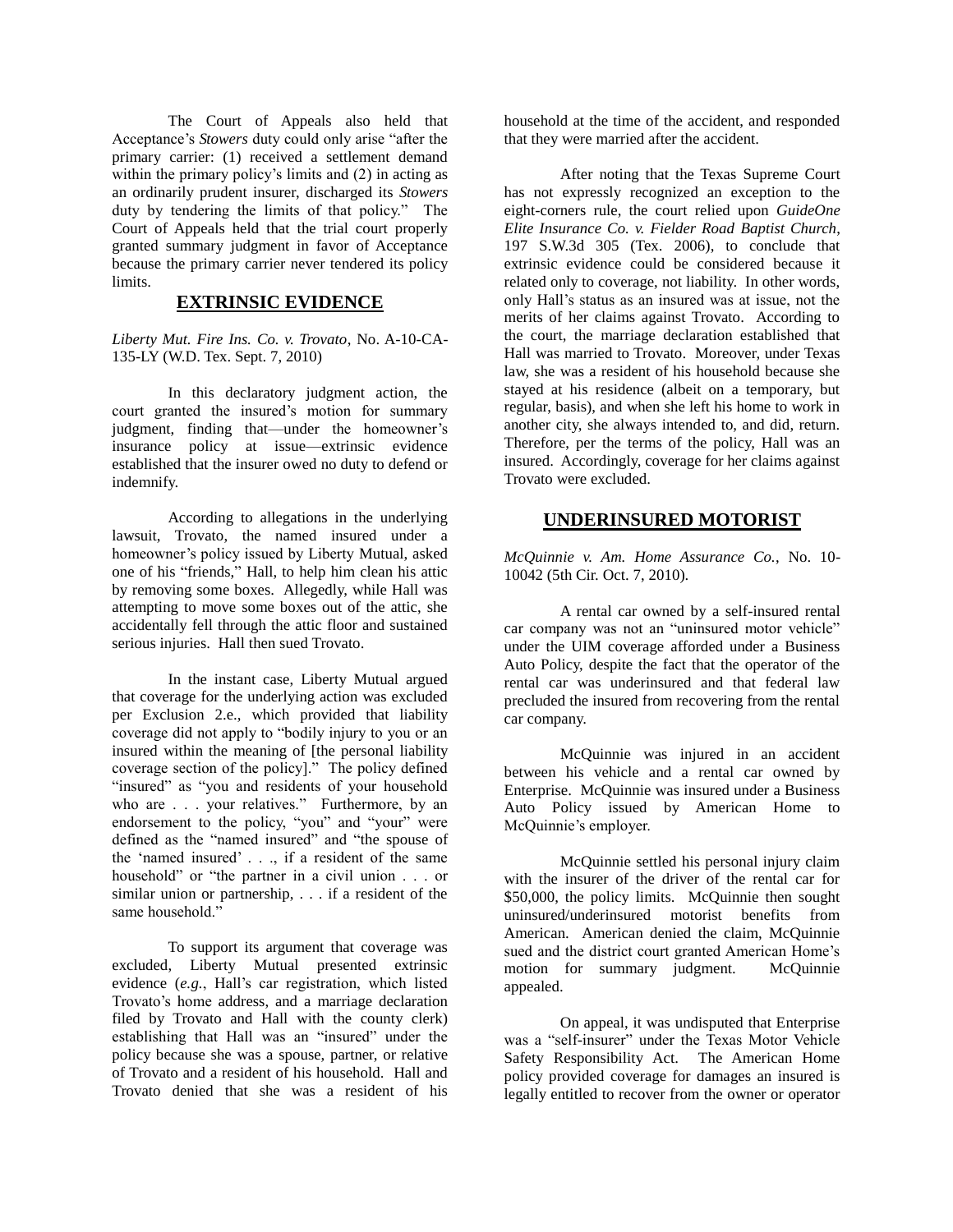of an uninsured motor vehicle. "Uninsured motor vehicle" was defined as an "underinsured motor vehicle," which in turn was defined. However, the policy also provided that an "underinsured motor vehicle" did not include any vehicle *owned or operated* by a self-insurer.

McQuinnie argued that, under federal law, he could not recover from Enterprise and that the self-insurer exception should only apply when the insured is legally entitled to recover from the selfinsurer. McQuinnie further argued that the insurance status of the tortfeasor, rather than the vehicle involved in the accident, was the relevant consideration. The Fifth Circuit rejected McQuinnie's arguments, noting that the Texas Insurance Code speaks in terms of uninsured and underinsured *vehicles*, not *tortfeasors*.

The Court held that the American Home policy was unambiguous and was valid under Texas law. Because Enterprise was a "self-insured," the clear language of the policy provided that the rental car was not an uninsured vehicle. Therefore, the Court affirmed summary judgment in favor of American Home.

# **HO-B POLICY COVERS MOLD DAMAGE TO PERSONAL PROPERTY BUT NOT TO THE DWELLING**

*State Farm Lloyds v. Page*, 315 S.W.3d 525 (Tex. 2010)

In this significant case, the Texas Supreme Court held that when a plumbing leak causes mold contamination, the Texas Standard Homeowners Policy – Form B (HO-B) covers mold damage to personal property but not to the dwelling.

As discussed in the Fall 2008 Newsletter, the insured discovered mold and water damage in her home and reported it to State Farm. After a test of the plumbing system revealed leaks in the sanitary sewer lines and an indoor environmental quality assessment found several forms of mold, it was recommended that both the structure and contents be remediated and certain contents discarded. The insured provided a remediation estimate to State Farm, and State Farm issued drafts for remediation and repair of the structure and for remediation of the contents. In 2002, the insured requested additional funds to replace the carpet because of mold damage, but State Farm refused.

A dispute arose as to whether State Farm had paid sufficient funds, and the insured ultimately filed suit against State Farm alleging breach of contract and extra-contractual claims. State Farm moved for summary judgment, and the trial court initially denied the motion. After the Texas Supreme Court rendered its decision in *Fiess v. State Farm Lloyds*, State Farm filed a motion for reconsideration, which was granted. The trial court then rendered a take nothing judgment in favor of State Farm, but the Waco Court of Appeals reversed holding that the HO-B policy covers *any* loss (including mold) to the dwelling or its contents resulting from a plumbing leak. State Farm then sought review from the Texas Supreme Court.

In its opinion, the Court analyzed the insured's policy, noting that policy separately provides coverage for the dwelling (Coverage A) and its contents (Coverage B). As discussed, Coverage A insures against "all risks" of physical loss to the dwelling except those excluded in Section I Exclusions. In contrast, Coverage B insures against physical loss to personal property *only* if the loss is caused by certain enumerated perils, which includes a plumbing leak (Covered Peril No. 9). As with Coverage A, Converge B is also limited by the exclusions listed in Section I Exclusions. Mold is expressly excluded in the Section I Exclusions portion of the policy under Exclusion 1.f.(2). Importantly, the last sentence of Covered Peril No. 9, commonly known as the "exclusion repeal provision," provides that Exclusions 1.a. through 1.h. (including the mold exclusion) from Section I Exclusions do not apply to loss caused by that peril.

State Farm argued that the Court's decision in *Fiess* controls and that all mold damage to the dwelling is excluded irrespective of its cause. On the other hand, the insured argued that the holding in *Fiess* only concerned mold from roof and window leaks, not mold damage caused by plumbing leaks and that the Court's decision in *Balandran v. Safeco Insurance Co.* controls. According to the insured, the mold exclusion and the "exclusion repeal provision," when read together, expressly cover mold damage caused by plumbing leaks or at the very least create an ambiguity, affording coverage under the policy in either event.

After discussing its decisions in *Fiess* and *Balandran*, the Court held that the mold exclusion unambiguously applies to property loss under Coverage A and Coverage B. The Court then said to hold that the "exclusion repeal provision" reinstates coverage for mold damage under both Coverage A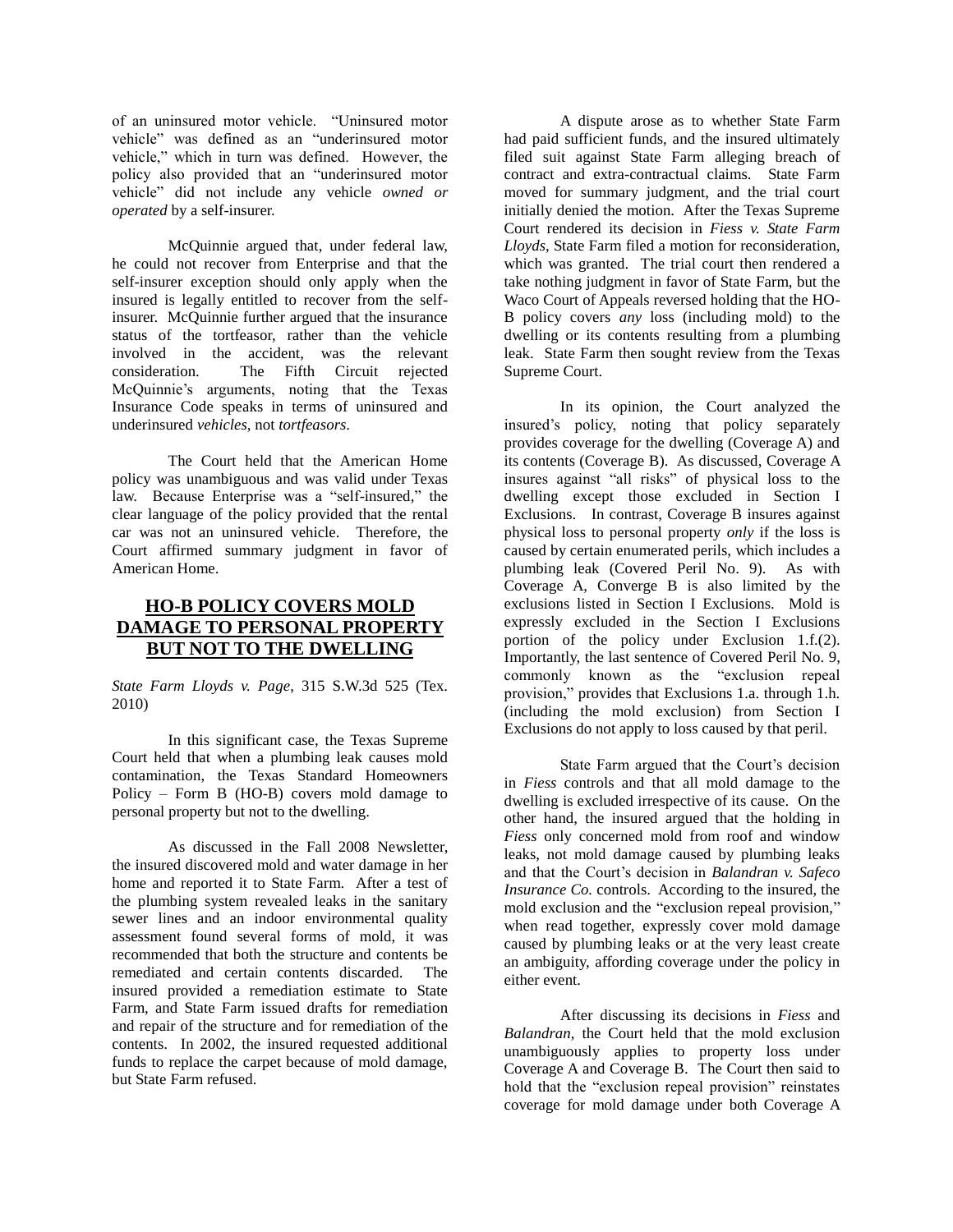and Coverage B would render the mold exclusion entirely nugatory. However, the Court noted that limiting the "exclusion repeal provision" to Coverage B where it appears in the policy does not render the repeal provision wholly inoperative as it did in *Balandran*. Relying on the Fifth Circuit's reasoning in *Carrizales v. State Farm Lloyds*, the Court said that ―[t]here is no reason apparent from the policy language that would indicate the exclusion repeal applies to the mold exclusion under Coverage A; to construe the repeal provision to reinstate mold coverage for [the insured's] dwelling would wholly ignore the structure of the policy."

While the "exclusion repeal provision" does not reinstate coverage for mold damage to the dwelling under Coverage A, the Court held that it does apply to remove personal property damage from the mold exclusion, as the court of appeals had held. Indeed, given the unambiguous language in the "exclusion repeal provision" that "[e]xclusions 1.a through 1.h under Section I Exclusions do not apply to loss caused by this peril" and that "this peril" refers to plumbing leaks which affect the insured's personal property, the Court held that the insured's claims for mold damage to her personal property resulting from plumbing leaks were covered.

With respect to the insured's extracontractual claims, the Court noted that there can be no liability under the Texas Insurance Code if there is no coverage under the policy. Conversely, the Court noted that to the extent the policy affords coverage, extra-contractual claims remain viable. As such, the Court held that to the extent the insured's extracontractual claims are based on State Farm's denial of coverage for mold damage to the insured's dwelling, those claims cannot survive. To the extent the insured's claims are based upon denial of her claim for mold damage to the contents of her home, the Court remanded them to the trial court for further proceedings.

## **PROFESSIONAL SERVICES EXCLUSION HELD APPLICABLE**

*Admiral Ins. Co. v. Ford*, 607 F.3d 420 (5th Cir. 2010)

The Fifth Circuit held that a professional services exclusion in CGL policy limited professional services to those requiring "specialized knowledge or training" and the insured's conduct was an excluded professional service.

An oil company hired the insured to create a drilling plan for an oil well and to consult and assist in the drilling of the well. During drilling, the well had a blowout, and the oil company filed suit against the insured. After Admiral paid the insured the \$50,000 per claim limit pursuant to the insured's professional liability policy, Admiral filed this lawsuit seeking a declaratory judgment that it did not owe the insured any coverage under the insured's commercial general liability policy.

In filing its suit, Admiral claimed that the CGL policy's professional services exclusion precluded coverage for the oil company's lawsuit because the underlying conduct required the insured's specialized or technical knowledge. The exclusion provides that "[w]ith respect to any professional services shown in the Schedule, this insurance does not apply to 'bodily injury,' 'property damage,' 'personal injury,' or 'advertising injury' due to the rendering or failure to render any professional service." The schedule of professional services listed "ALL OPERATIONS OF THE INSURED." In response, the insured argued that because the exclusion purports to apply to "all operations of the insured," it destroyed any grant of CGL coverage and, thus, it should not be given effect.

On cross-motions for summary judgment, the district court ruled in favor of the insured, finding that the exclusion was illusory because it defined professional services as all operations of the insured. The district court found that the broad description of professional services "obliterated the entire insurance" policy‖ and gave the exclusion no effect. Thus, it found that Admiral owed the insured a duty to defend in the underlying lawsuit. Admiral appealed.

On appeal to the Fifth Circuit, Admiral argued that the "all operations" language does not define professional services but provides the scope of the exclusion. According to Admiral, the language simply means that the parties intended the legal definition of professional services to exclude coverage for professional services in any of the insured's operations. Admiral urged the court to apply the legal definition of professional services articulated by Texas courts thereby limiting professional services to those that require the professional's "specialized knowledge or training." Relying on the district court's plain language reading, the insured urged the court not to "re-write" the exclusion.

At the outset, the Fifth Circuit noted that the insured's plain language argument was "strange" and